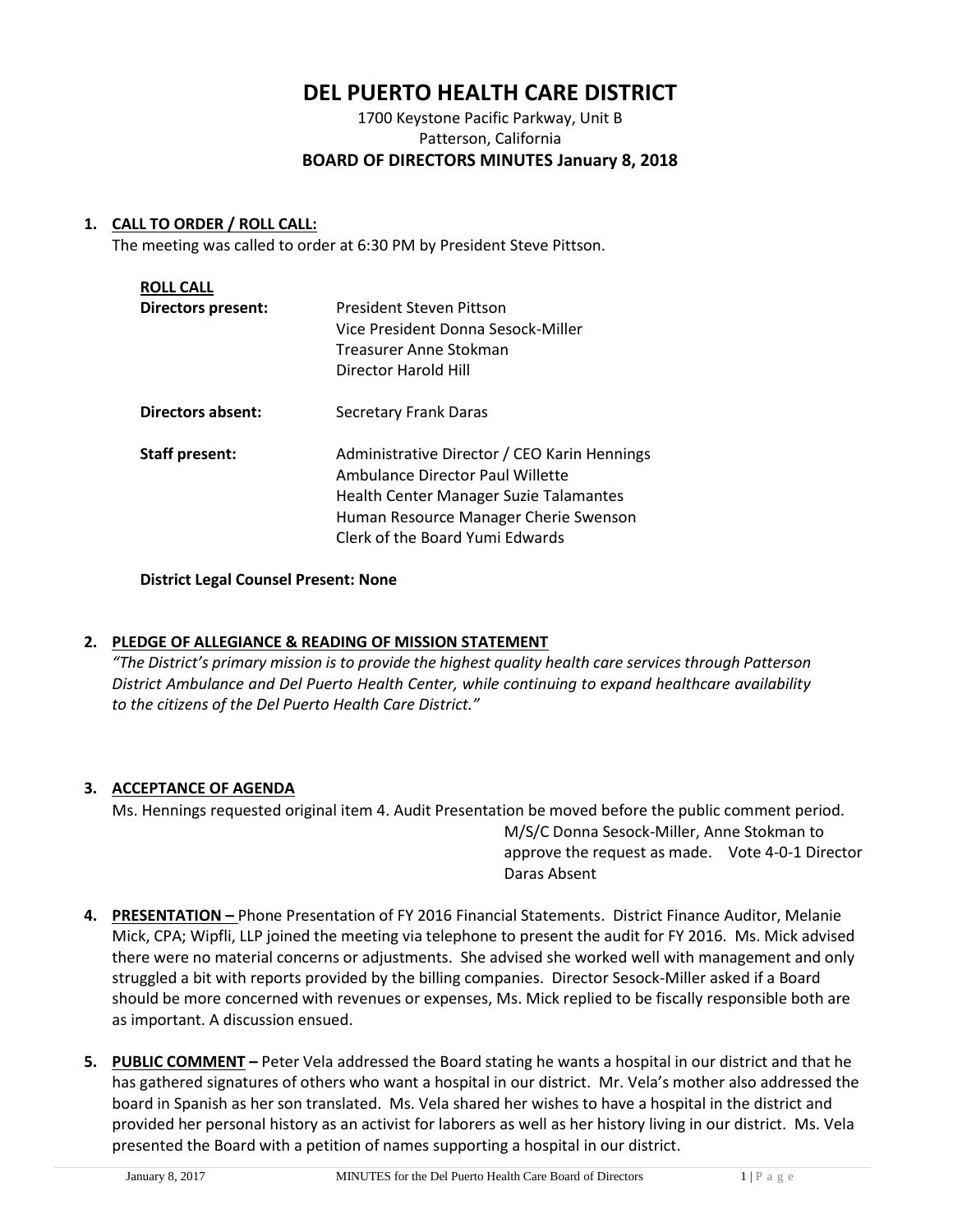## **6. CONSENT CALENDAR\***

Director Sesock-Miller requested to table consent item A. Board Meeting Minutes for November 27, 2017

A. \* Approve Board Meeting Minutes for November 27, 2017

This item was tabled

B. \* Approve Board Meeting Schedule for calendar Year 2018

M/S/C Donna Sesock-Miller, Anne Stokman to table item A and to approve the consent agenda item B. as presented. Vote 4-0-1 Director Daras Absent

#### **7. REGULAR CALENDAR**

A. Employee Recognition for Years of Service and New Hires

Ambulance: 15 years: Dennis Flannery

B. Acceptance of Audited Financial Statements for Fiscal Year End June 30, 2016 as presented in Agenda Item 3 above.

> M/S/C Harold Hill, Anne Stokman to accept the Audited Financial Statements for Fiscal Year End June 30, 2016 as presented. Vote 4-0-1 Director Daras Absent

C. Request for Budget Amendment.

Ms. Hennings presented Resolution 2018-01 requesting an increase of \$35,000 in the administration department for temporary staffing. A discussion ensued.

> M/S/C Harold Hill, Steve Pittson to approve an increase to budget of \$35,000 for temporary staffing in the administration department. Upon roll call the resolution passed 4-0-1. Director Daras Absent

## **8. REPORTS**

- A. Ad Hoc Committees:
	- 1. Legal Counsel Proposal the Ad-hoc meeting is scheduled for today following the Board Meeting
	- 2. Westside Health Care Task Force Report Ms. Sesock-Miller stated there was no meeting and handed out the annual calendar to fellow Board members.
- B. Ambulance: Mr. Willette presented the November activity report. Discussion ensued. Mr. Willette also advised the Board of the following:
	- Hospital Emergency Rooms are impacted by the flu and are holding up our ambulances
	- He is adding unit hours to be staffed by himself and an EMT during peak times
	- The nation is experiencing drug shortages for epinephrine, morphine and saline
	- He is working on the purchase of a new ambulance and will have proposals for the next meeting. He is also looking to replace the QRV (Quick Response Vehicle)
- C. Health Center: Ms. Talamantes presented the November activity report. A discussion ensued. Ms. Talamantes also presented a thank you card from the Health Center staff for the incentive pay received last month and a thank you card from the Medical Student who worked along side of Dr. Rodriguez in December.
- D. District Administration: Ms. Hennings reported the following to the Board:
	- The District has \$285,000 in mitigation fees available as of December  $31<sup>st</sup>$
	- The QRV cannot be purchased with mitigation fees